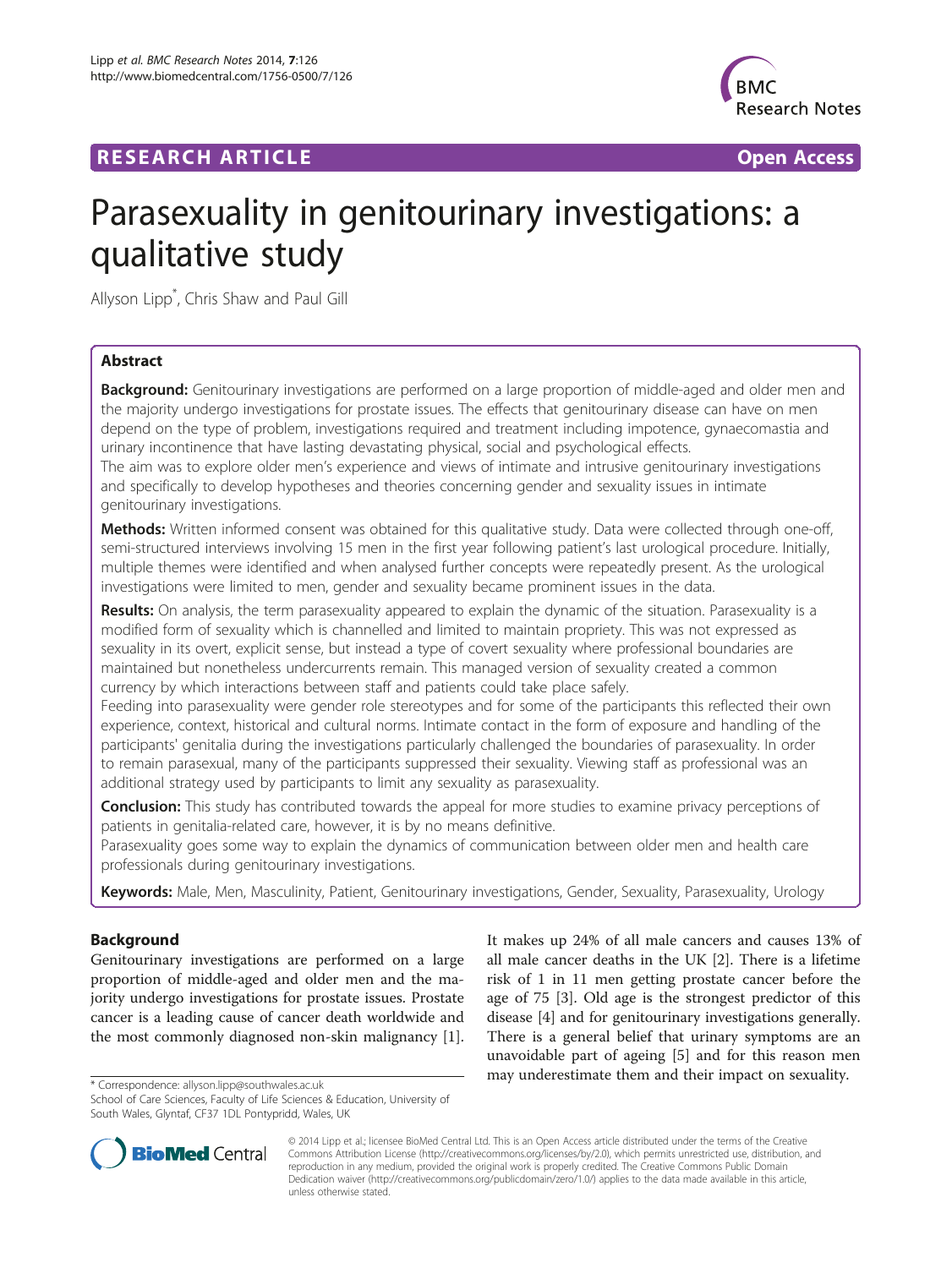The effects that genitourinary disease can have on men depend on the type of problem and treatment required. In addition, there are several potential iatrogenic consequences of genitourinary treatments such as impotence, gynaecomastia and urinary incontinence [\[3](#page-8-0)]. These disorders can have lasting devastating physical, social and psychological effects. The link between treatment for prostate cancer and reduced masculinity were investigated in a phenomenological study which found effects on impotence, libido, incontinence, body shape and energy [[6](#page-8-0)]. These problems can be permanent [\[7](#page-8-0)], stigmatising [[8](#page-8-0)], and may be underplayed and not publically aired because of their personal nature and men's reluctance to share them [\[9](#page-8-0)].

The link between genitourinary investigations and men's sexuality has been explored to a certain extent. The majority of the work explores the staff standpoint. In a study of 70 in-depth interviews a strategy for desexualising the physical examination of patients was devised which included, objectifying the patient, using a chaperone and looking professional [\[10](#page-8-0)]. Other issues involve how staff should manage personal care generally, including embarrassment, sexuality [[11](#page-8-0)], intimacy [[12,13\]](#page-8-0) and even genitalia-related care [[14](#page-8-0)].

Studies exploring genitalia related care from a man's perspective are limited to their satisfaction with the service [\[15](#page-8-0)], and the connection between genitourinary investigations and men's sexuality remains to be scrutinised. This was highlighted by a male urology service user that contacted the research team in 2009 to highlight his concerns regarding experiences of undergoing genitourinary investigations. His knowledge helped in the planning and design of this study. He also provided advice on recruitment, interviewing and associated issues, thus ensuring that the research was practice focused.

As a result of service user input the aim was to explore older men's experience and views of intimate and intrusive genitourinary investigations and specifically to develop hypotheses and theories concerning gender and sexuality issues in intimate genitourinary investigations.

## Methods

Given the study aims and the lack of existing research in this area, a qualitative approach was used to underpin the study.

The study was undertaken in South-East Wales between 2009 and 2011. The genitourinary procedures in these men were diverse ranging from insertion of a catheter because of acute urinary retention to treatments such as amputation of penis following a diagnosis of cancer. Although the original focus was on investigations, participants inevitably spoke of them interchangeably with interventions and procedures.

Participants were purposively recruited into the study through adverts placed on the University website and in three regional newspapers in South-East Wales over a one year period. Potential participants who met the inclusion criteria were encouraged to contact the research team for a Research Ethics Committee (REC) approved participant information pack, which included a covering letter, participant information leaflet, consent form and a freepost envelope.

Respondents were invited to participate in the study if they were male, aged 40 years plus (as they were more likely to have experienced such medical procedures) and had recently been offered or undergone intimate, intrusive urological investigations, (e.g., urodynamics, catheterisation and digital rectal examination), which are of particular relevance to older men with prostate disease. In total, 22 men initially consented to participate in the study. However, 7 prospective participants did not respond to requests to arrange interviews and therefore did not take part in the study. Consequently, 15 men were interviewed. Participants' age ranged from 44 to 83 years (mean 59 years). To help ensure anonymity and confidentiality limited participant demographic details are provided in Table 1.

## Ethical considerations

University ethics committee approval was granted in autumn 2009. As participants were recruited via advertisement only and the study did not involve the use of NHS premises or resources, NHS ethical approval was not required. Written informed consent was obtained from all participants before the first interview. Participants were assured of anonymity and confidentiality and were

Table 1 Participant demographics

| ID code | Urological problems/procedure(s)                                     |  |
|---------|----------------------------------------------------------------------|--|
| M1      | Hesitancy, frequency, PSA test, rectal exam, flow etc.               |  |
| M2      | Frequency, digital examination                                       |  |
| M3      | Urgency, haematuria, PSA test, cystoscopy                            |  |
| M4      | Haematuria, bladder cancer, chemotherapy, bladder<br>reconstruction, |  |
| M5      | Retention, long term catheter,                                       |  |
| M6      | Frequency, radiotherapy, hormone therapy (impotence)                 |  |
| M7      | Foreskin problems, circumcision, self catheterisation                |  |
| M8      | Swollen testicles, haematuria, cystoscopy, USS                       |  |
| M9      | Prostatectomy                                                        |  |
| M10     | PSA test, cystoscopy, biopsy                                         |  |
| M12     | Blood in urine/sperm, cystoscopy                                     |  |
| M13     | Frequency, prostate cancer                                           |  |
| M14     | Haematuria, cystoscopy                                               |  |
| M15     | Circumcision, cancer, amputation of penis                            |  |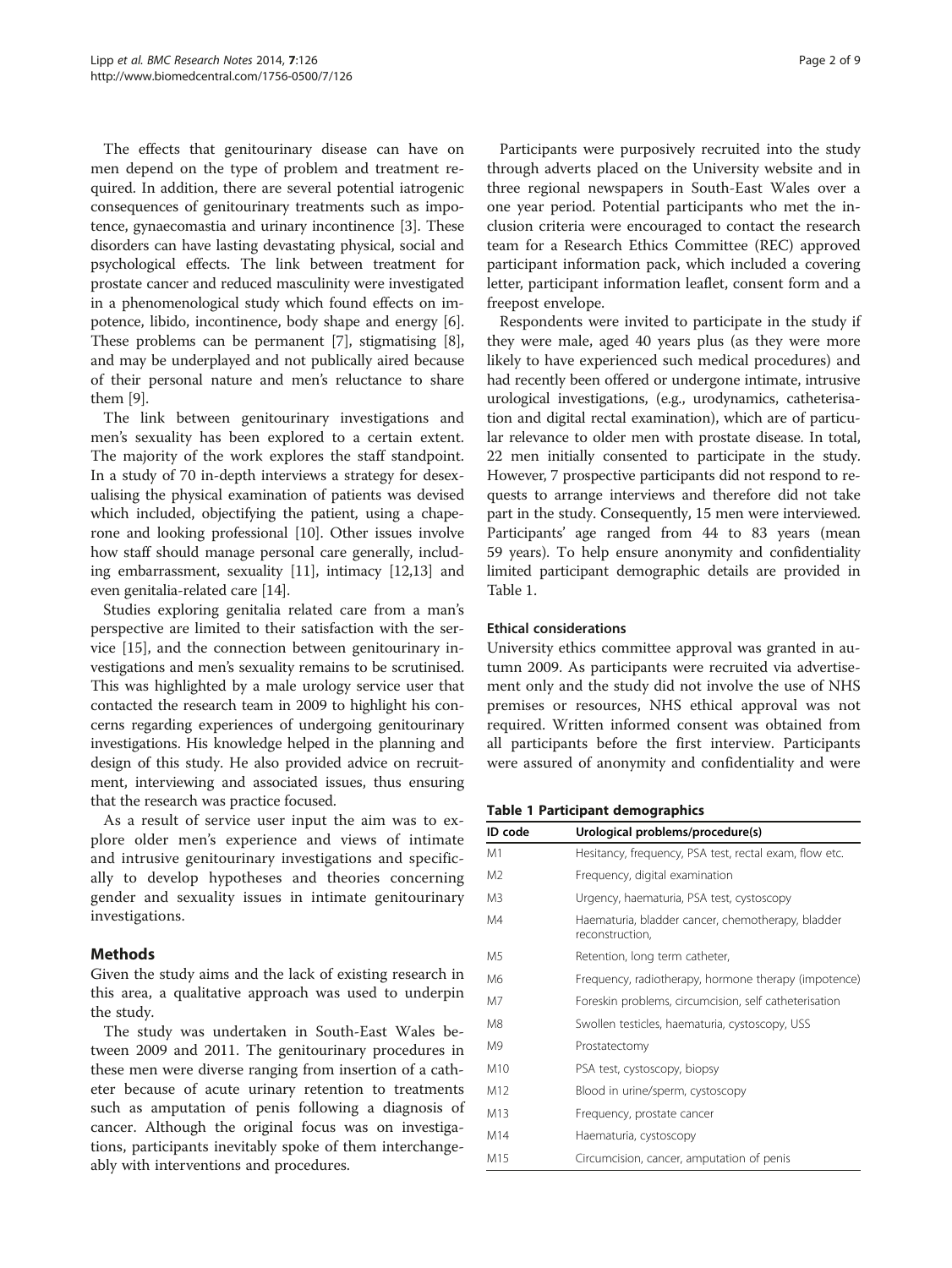advised that they could stop the interviews and/or withdraw from the study at any time, without prejudice. To ensure participant anonymity and confidentiality, all participant names have been replaced by an identification code, known only to the research team.

#### Data collection and analysis

The data were collected through a one-off, semi-structured interview in the first year following their last urological procedure. A pilot to the main study was undertaken on three participants to ensure that the interview schedule comprised topics that helped to inform the discussion and primarily focused on participants' experiences of intrusive urological procedures and related issues. The data from the pilot study participants were included in this analysis.

To protect participant's sensitivities all interviews were conducted by three experienced qualitative, male researchers (PG and two others). Most participants were interviewed in their own homes but several participants were interviewed in a private office at the University premises, at their request. Interviews lasted 30–60 minutes. All interviews were tape recorded with permission using a digital recorder and following transcription, were transferred to NVivo 10 for analysis.

The context for this research was the south Wales valleys, which has historically been a patriarchal region with the man providing for the family via manual labour, predominantly mining, with the woman staying at home child bearing and rearing. Although this picture has changed in the last generation, its influence remains. The participants were middle aged to older men covering the majority of the socio-economic spectrum having varied careers and education. Acknowledging this context is helpful in appreciating the way in which males and females, doctors and nurses were viewed in the study.

The data were collected and analysed concurrently using constant comparative analysis. Initially multiple themes were identified from the data which served the purpose of fracturing the 'whole'. As the interviews continued to be analysed further concepts were repeatedly present. Data were further explored and themes combined. Following further analysis the concept of parasexuality was established to explain the dynamic of the situation.

The data below were gathered as a result of questions posed to elicit older men's experience and views of intimate and intrusive genitourinary investigations. As the urological investigations were limited to men, gender and sexuality became a prominent issue in the data and so at this point it would be useful to distinguish between sex and gender. The position taken by the authors is that sex is grounded in the physical differentiation of reproductive functions whereas gender is the social/cultural

differentiation of male and female functions and roles [[6\]](#page-8-0). In this way sex forms a basis for gender. Sexuality is defined as 'a central aspect of being human throughout life and encompasses sex, gender identities and roles, sexual orientation, eroticism, pleasure, intimacy and reproduction' [\[16](#page-8-0)]. The term sexuality will be predominantly used in this work rather than masculinity as the expression of these qualities by men.

Selection of the data to be explored here is the responsibility of the authors. It is acknowledged that data and categories may have been omitted that had the potential to be of equal or greater significance to developing theory [[17\]](#page-8-0). However, there were many references in the data to sexuality mainly manifested as parasexuality.

## Results and discussion

#### Parasexuality

As data were gathered and analysed so the intersection between gender and sexuality became more prominent. However, it was not sexuality in its overt, explicit sense, but instead a type of covert sexuality where professional boundaries are maintained but nonetheless the undercurrent remains.

Eventually a central theme of parasexuality was considered as an appropriate term to express the way in which the participants recognised and asserted their own sexuality within the milieu of intimate investigations. The relationship between the participants and staff is asserted to have been parasexual with the professionalism of staff and the position of the patients stopping short of overt sexuality.

Parasexuality literally means 'without fertilisation' when referring to the way in which fungi reproduce. The term was adapted by Bailey in 1990 who defined it as being secondary to the main term for example, as in use of the term 'paramedic' [[18](#page-8-0)]. Parasexuality in these data signifies 'not quite', an attenuated form of sexuality. Bailey sought to capture the way in which women in public life were viewed in the Victorian era, specifically barmaids. The term parasexuality derives from a 'managed' version of sexuality where although it represented control it was acknowledged more readily and accommodated in certain sections of society particularly where women were on 'display' traditionally in servile or entertainment roles. In a formally patriarchal society parasexuality enabled a reworking of hegemony to allow a safe, protected situation [\[18\]](#page-8-0).

It is argued here that a broader application of the term and the context would help to explain the responses of some of the participants whilst undergoing genitourinary investigations. For instance the 'bar' represents the investigations which maintained a distance between male and female staff which symbolised the 'barmaid'; whilst the patient signified the customer.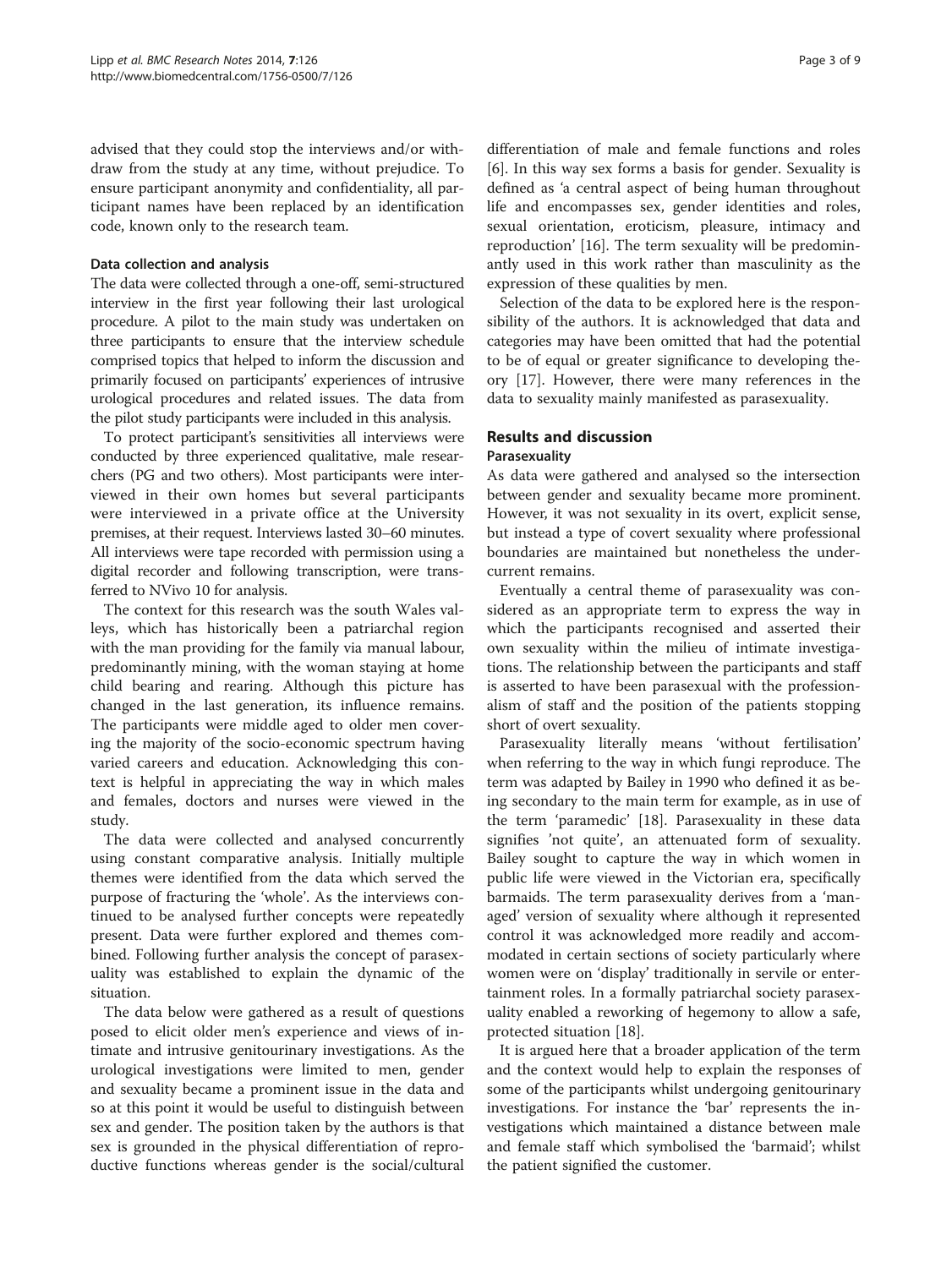The men were exposed and vulnerable physically and psychologically during the investigations and their sexuality potentially threatened. In order to test their sexual integrity, it is contended that they adopted a posture of parasexuality. Below are two illustrations of men exhibiting parasexual behaviour.

'I've been nursed by men and I think they're very good but I like women (laughs)' M13

'and you could think to yourself well you know there is a young lady doing this to me' M4

Parasexuality is noted as 'almost' or a modified form of sexuality [[18\]](#page-8-0) being carefully channelled and limited to maintain propriety. This managed version of sexuality created a common currency by which interactions could take place safely within that context.

Parasexuality is described as mediating across the public and private divide [[18\]](#page-8-0). In this case the body parts were normally private but the nature of the investigations drew them into the public domain as this example shows.

'But as I said, I wondered did she have to be there when I was sort of so vulnerable? Well I was just lying there, you know, on show' M14

In a study examining sexuality, the body and nursing it was an expectation that their care/treatment was not defined in a sexual way [\[19\]](#page-8-0). The example below illustrated that patients also felt this way.

'These doctors and nurses they've seen it all. Yes, they have you know' M8

Moderating the sexual to parasexual was evident in the data. Parasexuality allows 'everything but sex' [\[18](#page-8-0)]. The genitourinary investigations with their 'dirty image' [[19\]](#page-8-0) act as a metaphorical 'bar' to ensure that parasexuality does not go beyond acceptable boundaries.

A major distinction between parasexuality and sexuality is distance, which works to contain its expression [[18\]](#page-8-0). With M5 below the term 'playing around' with his genitals by a woman denotes hetero-sexuality and comes close to the edge of acceptable parasexuality.

'I would have felt more uncomfortable, a bloke playing around with it than a woman, you know? It is a man thing you know? A man would rather a woman do that than a bloke I would imagine, yes' M5

In this study, and specifically the example above, physical distance was compromised but there were many

examples of symbolic distance being preserved through language, procedural etiquette, for example wearing gloves and the professional position of health care professionals.

Many of the interactions in the data had sexual connotations. The sexuality was attenuated in these circumstances to become parasexuality by the participants focussing on their illness or the immediate investigation as with M8 above. Milligan [[20](#page-8-0)] explains that a situation is interpreted by those present as having (or not having) sexual connotations. Therefore it becomes the responsibility of those involved to maintain a professional stance. Although data on suppressing sexuality showed the struggle that some participants had to ensure that their investigational encounter remained professional.

'I always remember this, she rubs gel in it, she is scanning me (laughs) and I am thinking, this is nice' M5

Sexual scripts may be a useful framework to explain the application of parasexuality [[21](#page-8-0)]. Sexual scripts are said to occur on three levels. First there is a cultural scenario, for example genitourinary investigations. Superimposed on that are interpersonal scripts. Interpersonal scripting of these data enabled the individuals to remain actors in a passive, parasexual role rather than to become part 'scriptwriter' in a more sexual, active role. The third level of intra-psychic scripting remains private to those engaged in it and involves fantasy. M12 (in the '[Suppressing Sexuality](#page-5-0) section below) explains that during an examination by the doctor (cultural script) he made an effort to remain in a passive, parasexual role (interpersonal scripting) but concurrently had thoughts regarding homosexuality (intrapsychic scripting).

## Gender role stereotypes

Feeding into parasexuality were gender role stereotypes and the expectations that the participants had of the professionals caring for them. Some of the participants gender-stereotyped staff which reflected their own experience, context, historical and cultural norms. Throughout history nurses have been predominantly female. Predating Florence Nightingale, those tending the sick, wounded and dying have been recorded and portrayed as women. Gender role stereotyping was loosely connected to the socio-economic group of the participants with those having had manual employment more likely to stereotype. It was unsurprising then that the participants tended to expect doctors to be male and nurses female. Garmarnikow [\[22\]](#page-8-0) articulated the nurse, doctor, patient triad as resembling the power relationships between the father, mother, child relationships within a family. Within this model each role had specific boundaries.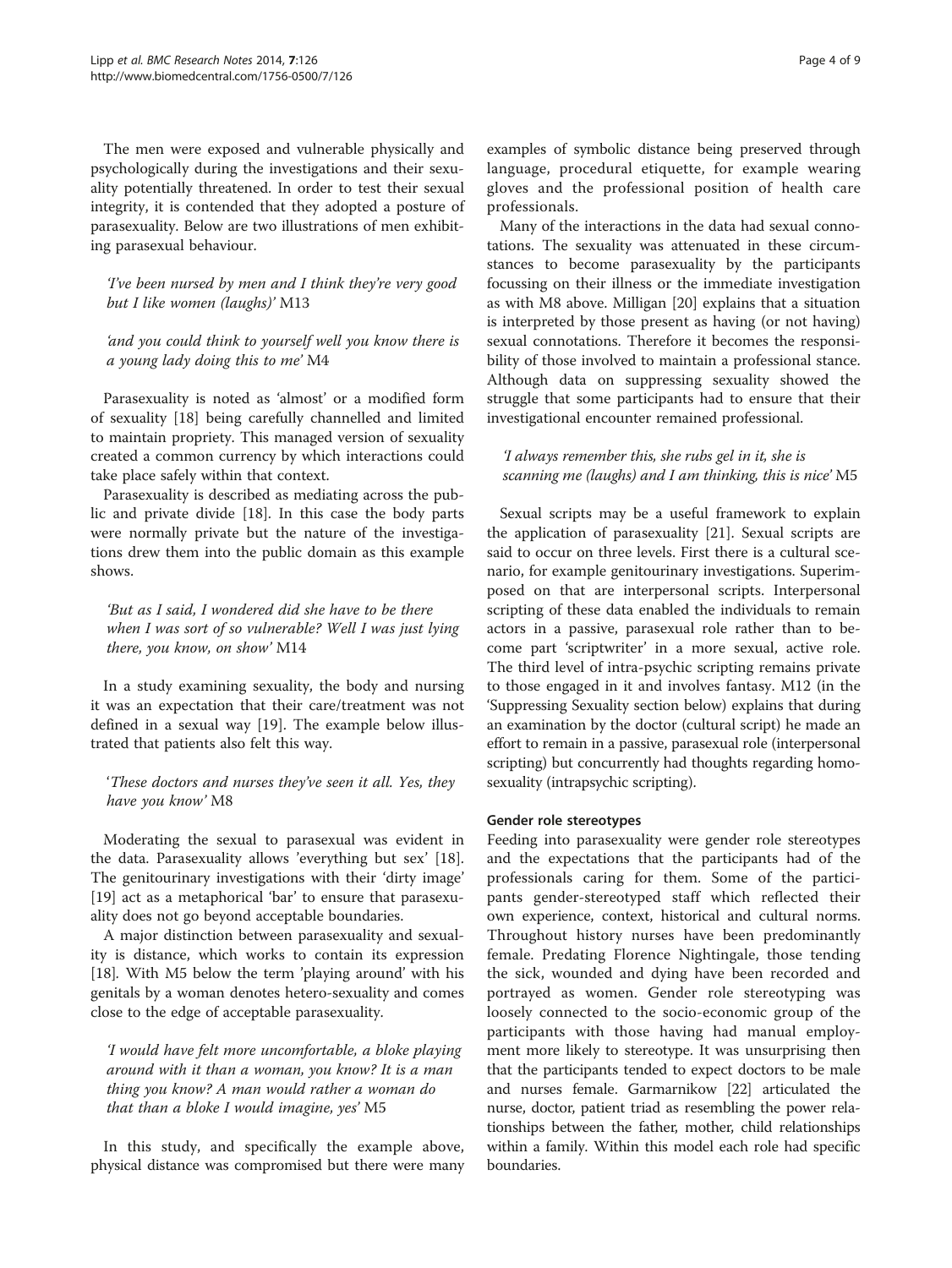'I feel nursing is a woman's job. I've been nursed by men and I think they're very good but I like women (laughs). As long as they're good at their job that's all I'm interested in' M13

'You know because a woman is a nurse to you. You think from your childhood a nurse is a woman' M4

Perhaps because of these social norms, female nurses tended to be the preference. Using the Garmarnikow model, being nursed or treated by a woman presents potential challenges when the male patient (the child) potentially becomes vulnerable, exposed and weakened as a result of their investigations [[19\]](#page-8-0).

'I'm not seeing a doctor now, I goes to (the local cancer centre) but all I see is the urology nurse but I can't ask this man, you know he's a lovely man don't get me wrong but I don't think he's qualified enough for me to explain the symptoms to him you know so then again you can't ask for the doctor because he's too busy so (laughs) a bit strange you know' M6

Despite the above example relating to a male nurse, continuing with the family analogy [\[22](#page-8-0)], the nurse's role reflects that of the woman within the household as the carer and nurturer. This oppression of nursing, as a predominantly female profession within the triad, can be seen above where the participants hinted at nurses' sexuality and underestimated their expertise (even though he was male). Interestingly, there was no evidence of the role of mother/nurturer extending to female doctors, confirming the deep-rooted stereotypes associating doctors with being male [[10\]](#page-8-0).

As seen above, participants distinguished between the expertise of nurses and doctors and this seemed to override the gender divide. The male nurse, however experienced, did not seem to have the same credibility or authority as the doctor. Some participants acknowledged that gender influenced their decision to ask for information about their condition. When asked why he wouldn't ask the (male) nurse about his problems of gynaecomastia and impotence, he added.

'Well, I'd be so embarrassed about it and I mean it seems unmanly you know the man is supposed to be butch and we don't talk about things like that' M6

M6 not only subscribes to the notion that a doctor would be able to provide more information than the nurse, but also that being a man precluded him from taking on the role of the dependent child.

#### Intimate contact

Exposure and handling of the participants' genitalia during the investigations particularly challenged the boundaries of parasexuality. In this study the majority of participants spoke about the importance of privacy, but they recognised that it would be compromised during investigations. Intimate contact manifested itself differently throughout the study depending upon the stage of investigations and included contact with urine plus exposure and handling of participants' genitalia by staff. After being catheterised by a nurse this participant was then asked to catheterise himself. He was asked how he felt.

'Terrible! I mean I am not normally embarrassed, but I felt then as if they were there to you know like she sort of put me on show to have a laugh. I don't know, I felt that because they were sort of looking at one another and smirking and I felt you know. It was an embarrassing thing to have to do anyway even if it had just been her. To have these student nurses there and I thought they had sort of come around for a laugh' M7

This intimate contact plus the added humiliation added to his embarrassment. In a dated, German study patients found care by students more embarrassing than by trained nurses and offered the rationale that students have a closer connection to their social identity than their professional one Bauer (1994) cited in [[11\]](#page-8-0). This reflects the comment by M7 as it was conceivable that he was unable to view the students as fully professional. Bauer 1994 cited in [\[11](#page-8-0)] also suggests that students have not yet learned to manage their embarrassment which could explain the looking and smirking that M7 describes as adding to his distress.

Another participant spoke about his emotional discomfort when three women prepared him for the 'camera' by the consultant.

'I've been examined by women before and it's never been a problem but I just did feel, it was such a personal intrusion, you know, what they had to do. They had to apply anaesthetic and it was so personal, it just made me shudder a bit' M11

As with M7 the professionals were handling his penis which is the most intimate of acts occurring between a male and female. This type of contact rates as highly intimate on Carnaby and Cambridge's [\[23](#page-8-0)] classification in their study of personal and intimate care. Intimate contact breaches privacy [[24\]](#page-8-0) but the two participants above expected it to be maintained during intimate contact.

M11 went on to describe that he could not explain why he felt the way he did.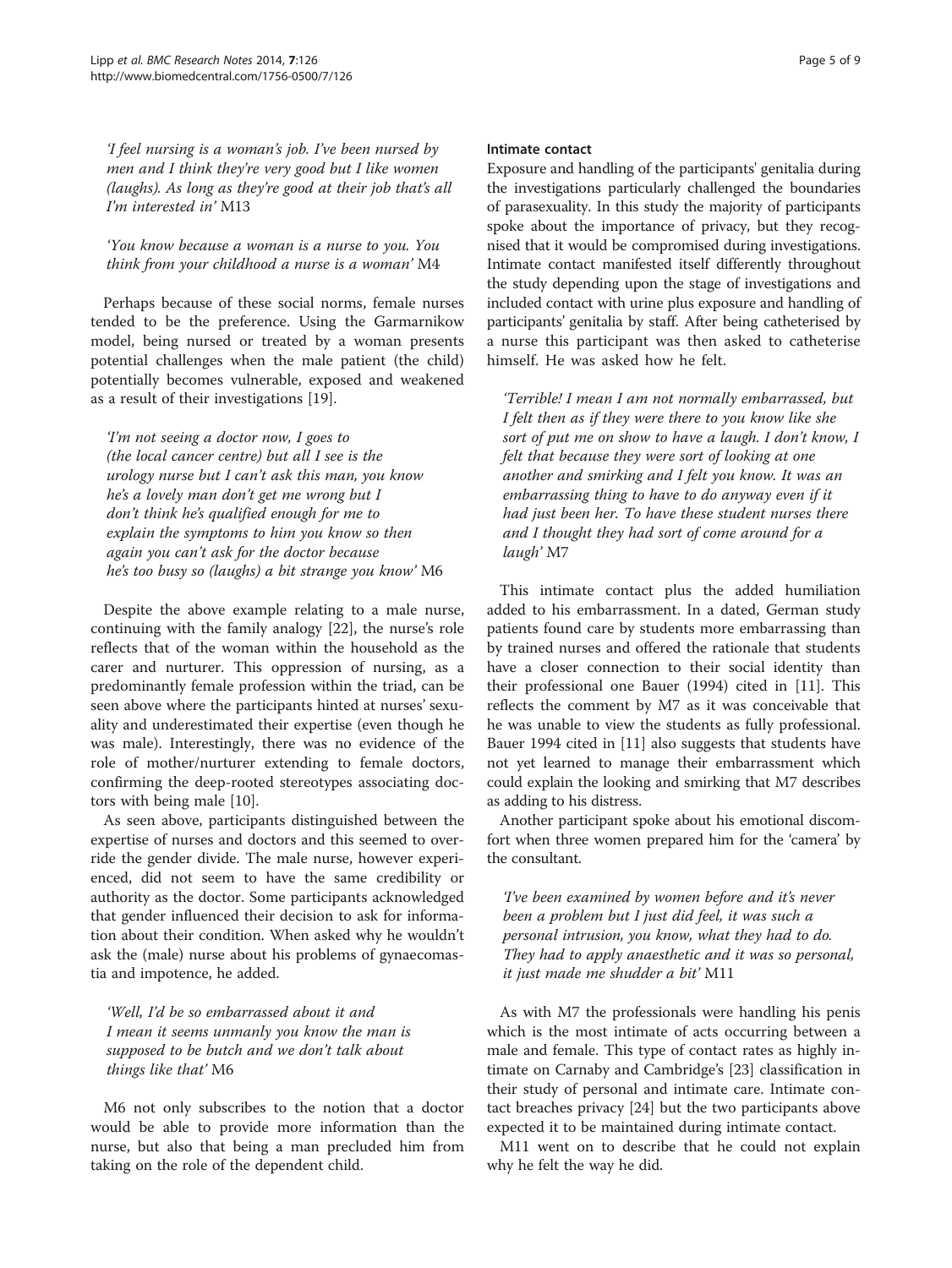<span id="page-5-0"></span>'normally I'm pretty good in situations like that but I think maybe if there had been two (instead of three) and maybe if they had been a little bit older' M11

Age influenced intimate contact with several participants who stated that they would have preferred an older member of staff to perform the procedure. They may have been because of their greater experience. Although it may also have reflected Fultz and Herzog's [[25\]](#page-8-0) claim that gender differences decrease over adulthood expressed as the 'androgyny of later life'. Pateman and Johnson [[9\]](#page-8-0) established that men found intimate care less embarrassing from an older woman. One participant in this study claimed that he would have been more sensitive to the investigations had he been younger perhaps strengthening the hypothesis of androgyny of later life [\[25](#page-8-0)].

Intimate contact more often than not included exposure of the genitals and quite often exposure went beyond what was necessary.

'They carried out the procedure but I'm lying down horizontal and the doctor asked me to pull my trousers and my underpants down to my toes and I'm just lying there if you like open to the world um and I did think at that time you know, 'is this the only way that this can be done'?' M14

Goffman's [\[26](#page-8-0)] exposition on embarrassment helps to explain the discomfort of many participants especially as he asks who is likely to suffer the embarrassment (the patient) and who causes it (the professional)? The male nurses in one study [[27\]](#page-8-0) sought strategies to protect themselves from accusations of inappropriate touch by setting a formal tone, shaking the patient's hand prior to care, wearing a uniform and modifying techniques to minimise the need for intimate touch. There is little in the literature explaining useful strategies for patients in this situation.

Sexuality helps to define an individual and for many it is at the core of their personhood. For men masculinity is said to centre predominantly on the penis. Lawler [[19](#page-8-0)] explains that the role of the body and sexual organs in the majority of social situations is invisible and its exposure is controlled. However, in these investigations participants' bodies were exposed to a range of strangers and private functions such as urination became public. It is likely that this exposure and vulnerability was of significance to these men because of the impact on their perception of their manhood.

Interestingly, the proposition put forward regarding parasexuality is that patients represent the customer and staff, the barmaid. However, when examining the dynamics of intimate contact the position of barmaid and customer seemed to be reversed with the patients feeling on show and vulnerable as a barmaid might.

#### Suppressing sexuality

Parasexuality relies on all participants in the scenario knowing the limits of the phenomenon. In order to remain parasexual, many of the participants suppressed their sexuality. A latent sexuality triggered many of the examples given regarding investigations. Despite conceding this the participants were at pains to stress that it remained implicit and was never expressed to staff. This could be said to be an example of a reflexive action where the participants, at risk of breaching the boundaries of parasexuality, tried to limit it by suppressing their sexuality.

The participant below happened to be impotent.

'I could see a clock up there and I always remember this she rubs the gel in it, she is scanning me (laughs) and I am thinking this is nice and they got another woman washing me so then she said to me have you any objection to my colleague because she is training, I said no none whatsoever. So I am looking at the clock and I thought and so I come out laughing to the wife and she says what have you been up to now? I said you don't have to go down for a massage I said I have had it on the National Health here! (laughs). And I thought no, no problem at all because I think, I think they are so, it is the way they, they are so well trained' M5

In this example, M5 rapidly retrieves a situation which appears to be overtly sexual by endorsing the professionalism of the staff (see below).

Oliffe's [\[7](#page-8-0)] qualitative research into masculinity in post-prostatectomy men discusses the profound link between the penis, sexuality and masculine status which if extrapolated to parasexuality acknowledges it as having a fallo-centric component. The quote below sums up some of the other comments in revealing the struggle against embarrassment and erection in suppressing sexuality in the presence of female members of staff.

'I think I was more embarrassed because I wasn't impotent then (laughs) and you could think to yourself 'well you know there is a young lady doing this to me', nothing like that occurred obviously but that is in the back of your mind' M4

This participant was not alone in fearing getting an erection as the investigations involved touch of their sexual organs (see below). Intimate touch is noted as a risky act which is open to misinterpretation [\[13](#page-8-0)] and the difficulties of this forced intimacy is acknowledged in the literature.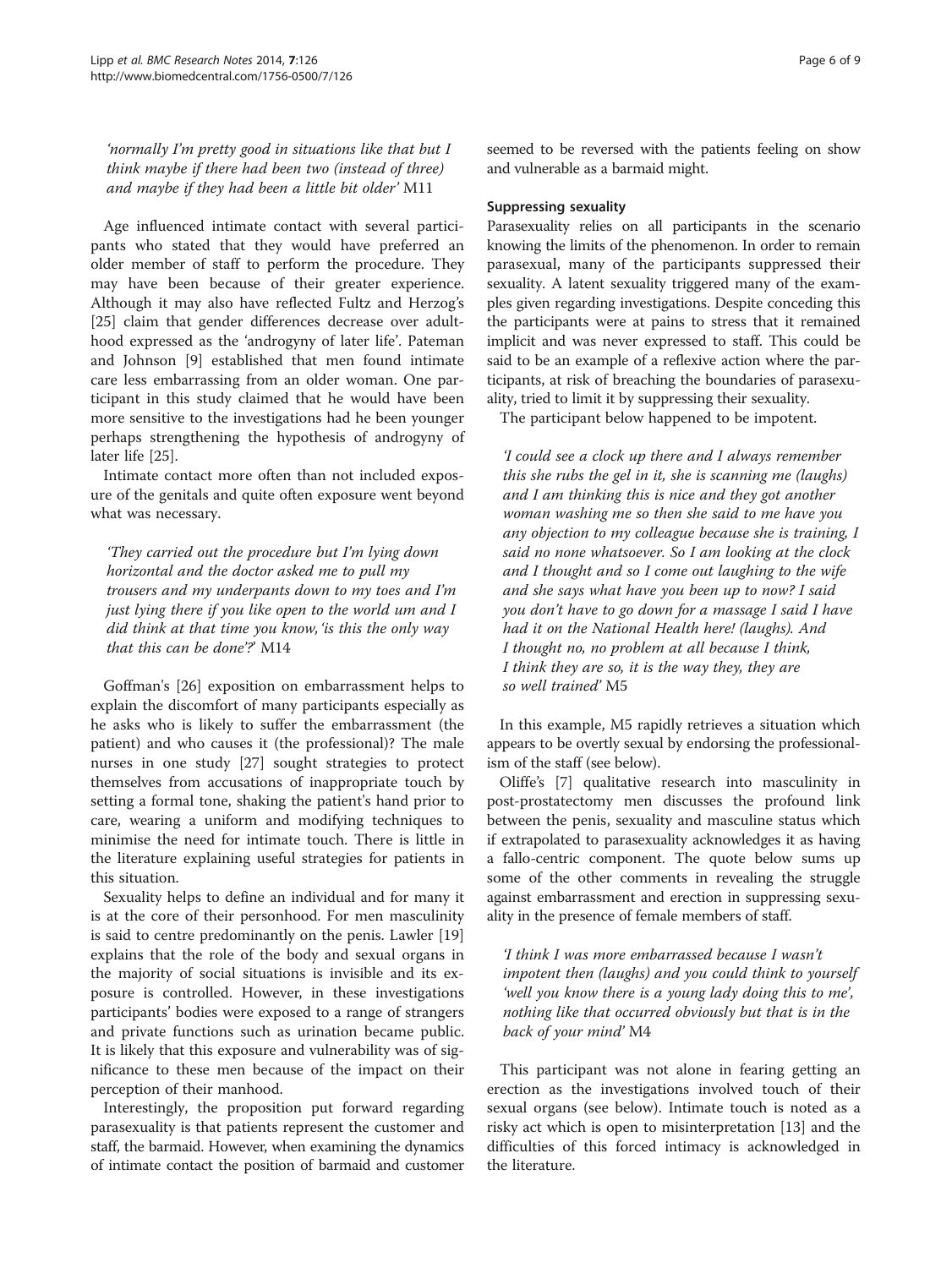This participant made health his priority, but acknowledges that in other circumstances viewing a nurse in a sexual way would be worthy of consideration.

'I think if you are a well man who hasn't got any symptoms then yes looking at a nurse in a tight nurses uniform is a different matter but when you are ill it is not the first thing on your mind' M3

For some participants the link between their investigations and sexuality inhibited their ability to express themselves or gain information. This was evident with participant M6 in the Gender Role Stereotype section above. He was unable to discuss his problems of gynaecomastia and impotence with the staff ostensibly because of gender and associating an ascribed role to doctors but also possibly because of the close association of his problems with his sexuality. The example below highlights how suppressing sexuality when communicating with staff can also suppress communication.

'Before the operation Professor (Consultant's name) said you will be impotent after the operation and I knew what it meant. I read, looked it up, everything. He explained that to me, but I thought afterwards I could have talked a little bit about it to somebody, but I have never been. I sort of tried to bring it up a couple of times but it just doesn't. I haven't taken that step to ask out right so…' M4

Suppressing their sexuality to lessen embarrassment was a common theme. Unfortunately for M4 it limited his chances of receiving accurate advice or treatment for his condition.

The ability to get an erection unites male gender with sexuality and masculinity. According to Lawler [\[19\]](#page-8-0), impotence becomes a highly stigmatising and stressful experience for some men as it can dismantle their masculine image. Some participants spoke about their impotence but it is likely that some did not know whether this would occur following their investigations and treatment which could have caused them uncertainty and anxiety. At this point it is worth making a distinction between libido and impotence in that even if a man loses the ability to gain an erection, he may still retain his libido, or desire for sex.

Suppressing sexuality was prominently related to heterosexuality, but this participant amongst others revealed his fear of being the subject of a homosexual fantasy.

'Um, again a certain level of kind of embarrassment and self consciousness; and thinking things like God I don't want to get a f\*\*\*ing erection like (laughs). It was terrible like, you know what I mean; and funnily enough the overriding thought of that (coughs) and

that some sense of common sense in me was like come on this is just something medical, let's get it done with. But I had to kind of consciously think not to be embarrassed and not to feel awkward about the situation, whereas when I saw the guy in the hospital who was a male for the prostate thing – there was a certain amount of that but not so much you know. Having said that, this sounds very awful, but I had thoughts going through my head at the time, thinking I wonder if this guy's into this? When he does this, he's quite comfortable with the process – it may be something that he's into (laughs)' M12

Zang et al's [\[14](#page-8-0)] literature review found that some men were perceived to be homophobic as they disliked being touched by a male nurse. This supports the persistent label of male nurses as being homosexual. Interestingly, in this study homophobic views seem to have been perpetuated with several comments echoing the fear of homosexuality which were not restricted to nurses.

Garaminkow's [\[22](#page-8-0)] model of the health care triad as family does not take account of potential homosexuality in any of the members. None of the participants disclosed that they were homosexual and no homosexual encounters were described in the data. Nonetheless, it cannot be assumed to be absent. The invisibility of potential homosexuality in patients has been discussed in the literature [\[28,29](#page-8-0)]. Interestingly, neither publication cited discusses this issue in relation to health care staff.

Little has been previously written about patients' need to suppress their sexuality during intimate investigations. However, there has been discussion on the suppression of sexuality by some professionals when physically examining patients [\[10](#page-8-0)]. The authors cite three desexualising strategies used by staff from their research: meeting the patient clothed beforehand, engaging in non-sexual joking and using medical (not colloquial) terms [\[10\]](#page-8-0).

Not all participants needed to suppress their sexuality and for some this topic did not arise. However, for those that did they considered staff as professionals and they were able to make a distinction between social and professional interactions during the investigations.

## Professionalising staff

Viewing staff as professional was a strategy used by participants to limit any sexuality as parasexuality. This was used in addition to the tactic of suppressing their sexuality.

'I also think it (professionalism) negates gender to some extent umm you know it is all very well that Barbara Windsor, the sexy nurse thing on the carry on films and so on, but in reality I think it the last thing that is passing through your mind when all of that is going on' M3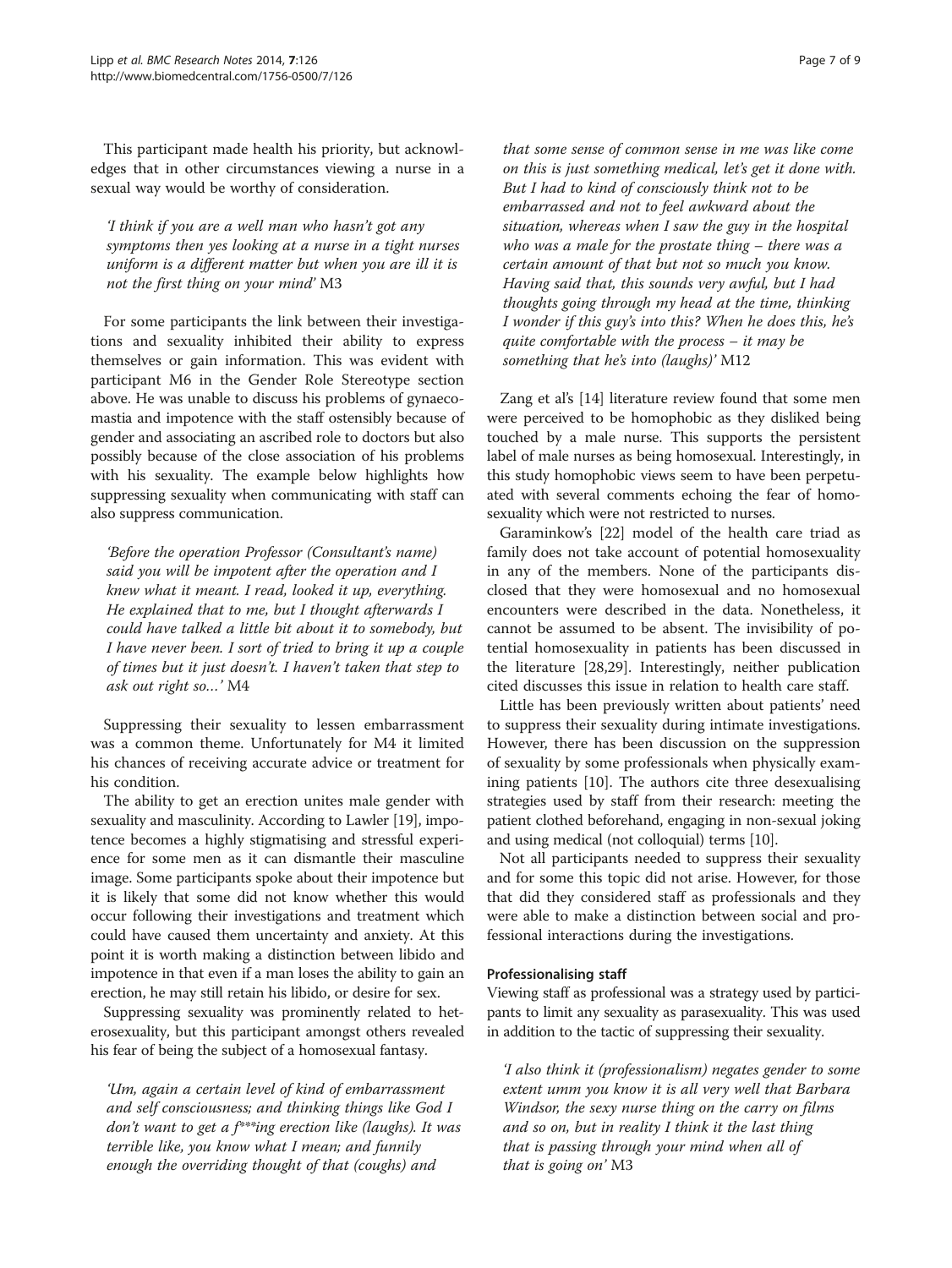There were multiple examples of praise for the professionalism of staff and within that there was rationalisation of the need for professionalism to 'trump' any sexual connotations.

'They were doing their job and doing it to me and that was it. I could understand why some people would find it embarrassing if either a male or a female was doing it, I can understand that because there was some people in the hospital who wouldn't even let students watch when they were having things done to them' M4

Professionalising staff reduced sexuality to the more innocuous parasexuality in order to make encounters during investigations manageable.

'No I think they are so well trained and it is how they do it. I had no problem, it wasn't embarrassing whatsoever. How she done she threw a cloth over you, over the other part and done that and she told me it is a lot better now' M5

There is some literature from the staff perspective regarding professionalism. For example, Milligan [[20](#page-8-0)] using Foucault's premise stated that by maintaining a professional gaze, the deep psychosocial consequences of genitourinary investigations may be disregarded. The need for patients to professionalise staff has been little explored and this finding adds to the body of knowledge in this area.

## Limitations of the study

This study was limited to investigating male genitourinary investigations. Despite a wealth of literature exploring the

Table 2 Adapted from Chiovitti and Piran [32]

feelings of women undergoing gynaecological examinations, particularly related to childbirth, there is little to authenticate their experiences when undergoing urinary tract procedures specifically. This is an area ripe for exploration with the opportunity to compare findings with this study.

In retrospect it would have been fitting to have offered the participants a choice of female or male interviewer in keeping with the sensitivities of the topic [\[6\]](#page-8-0). Offering further interviews to the participants at a later date may have gleaned a deeper level of data as a phenomenological study of men post-prostatectomy found they were initially satisfied with their care and treatment [[9\]](#page-8-0) and only later did they give a more realistic picture of their experiences.

## Rigour

External validity, or generalisability of the existence of parasexuality across populations is not possible following this research [\[30](#page-8-0)]. However, it is argued that there is adequate evidence of internal validity, or the degree to which the data support the evolving theory. Achieving reliability in qualitative research is more challenging and is often termed credibility in qualitative research. The researchers adhered to a set of principles for ensuring rigour or credibility [\[31](#page-8-0)]. The reader is left to decide whether this has been achieved (Table 2).

## Conclusion

This study has contributed towards the plea for more studies to examine privacy perceptions of patients in genitalia-related care [\[14\]](#page-8-0), however, it is by no means definitive.

| rigour       | Standards of Suggested methods of research practice                                                          | Methods to ensure rigour in this study                                            |  |
|--------------|--------------------------------------------------------------------------------------------------------------|-----------------------------------------------------------------------------------|--|
| Credibility  | 1. Let the participants quide the inquiry process.                                                           | Constant comparative analysis and data collected over<br>one year.                |  |
|              | 2. Check the theoretical construction generated against the participants'<br>actual words in the theory.     |                                                                                   |  |
|              | 3. Use participants' actual words in theory.                                                                 | Verbatim quotes used in the findings section.                                     |  |
|              | 4. Articulate the researcher's personal views and insights about the<br>phenomenon explored by means of:     |                                                                                   |  |
|              | a. Post-comment interview sheets used as a tool.                                                             | Reflexive journal used.                                                           |  |
|              | b. A personal journal                                                                                        | Literature was used in the background and discussion.                             |  |
|              | c. Monitoring how the literature was used                                                                    |                                                                                   |  |
| Auditability | 5. Specify the criteria built into the researcher's thinking.                                                | An outline of method used.                                                        |  |
|              | 6. Specify how and why participants in the study were selected.                                              | Outlined in section on participants.                                              |  |
| Fittingness  | 7. Delineate the scope of the research in terms of the sample, setting and<br>level of the theory generated. | Delineated in the abstract and main body of article.                              |  |
|              | 8. Describe how the literature relates to each category which emerged in<br>the theory.                      | Using the categories as headings, literature was drawn<br>upon in the discussion. |  |